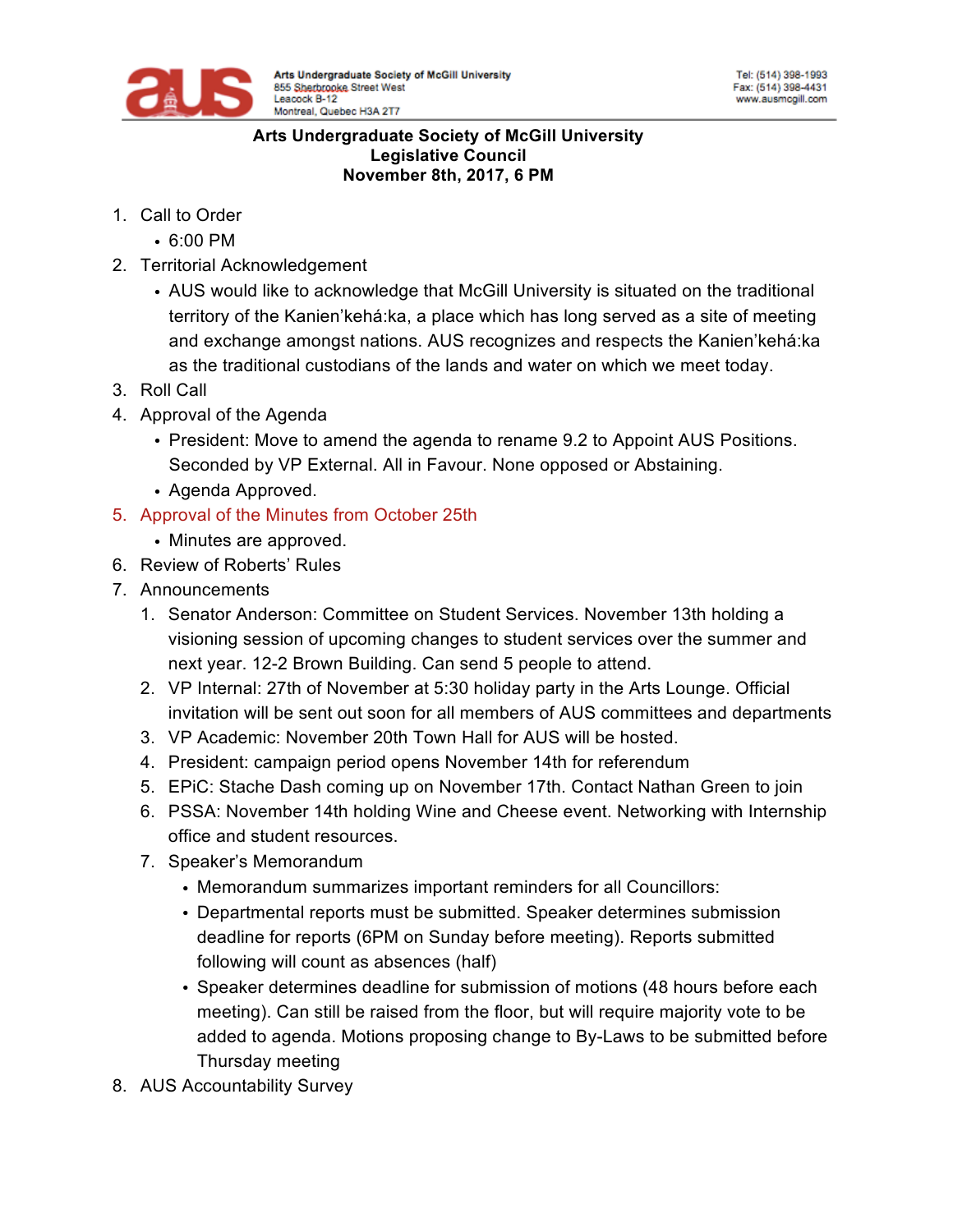

- Semester basis the survey is presented. 5 minutes to complete by council. Executives will step out of the room while council completes the survey.
- Results to be presented at next (last) legislative meeting of the semester.
- 9. New Business
	- 1. Motion to Instate QSSA
		- VP Internal: QSSA is small department but wants to have an organization
		- VP Academic: Program considered for termination because of low-enrolment. Need to get enrolment up. Does QSSA have plans to increase enrolment?
		- VP Internal: did not talk about concrete plans, but hope visibility in AUS would get more people to enroll. Intend for collaborative events with other departments to get more enrolment.
		- Vote: All in favour (47)
	- 2. Motion to Appoint AUS Positions (Amend the AUS HR Policy)
		- President: Name amended from the following: Motion to Amend the AUS HR **Policy**
		- President: appoint people to stipend positions and people to various committees Ex. Fine arts committee, FMC, etc.
		- VP Internal: wasn't she on the computer lab committee?
		- President: on the Infolab committee
		- Vote: 47 in favor
	- 3. Motion to Correct Languages for Fee Changes via Referendum
		- President: submitted Fee for approval office. Does not think the fee is worded well enough (for the referendum questions). Added one line to the referendum question.
		- Vote: 47 in favor.
	- 4. Motion to Amend the Fine Arts Council By-Laws
		- Large group of FAC present in the gallery. Funds arts for groups and artists. Runs events such as French language literary journal and Drama Festival. Need to consider these in budget according to By-Laws. Current clause undermines ability of applicants outside of usual pools to obtain funding.
		- there are defunct groups that will currently get money according to FAC's bylaws (up to \$1000). Unsatisfactory applicants.
		- Arts Rep Bulger: extend by 2 minutes. Seconded by President
		- FAC does not target to withdraw funding to current groups that rely on funding. Only to make sure limited funds reach the most worthy and efficient projects. Have discussed amendment with current clients; assent from clients to amend.
		- DESA: also represent the Veg, an affiliate. Support initiatives, but needs to be nuanced. Is it transparent?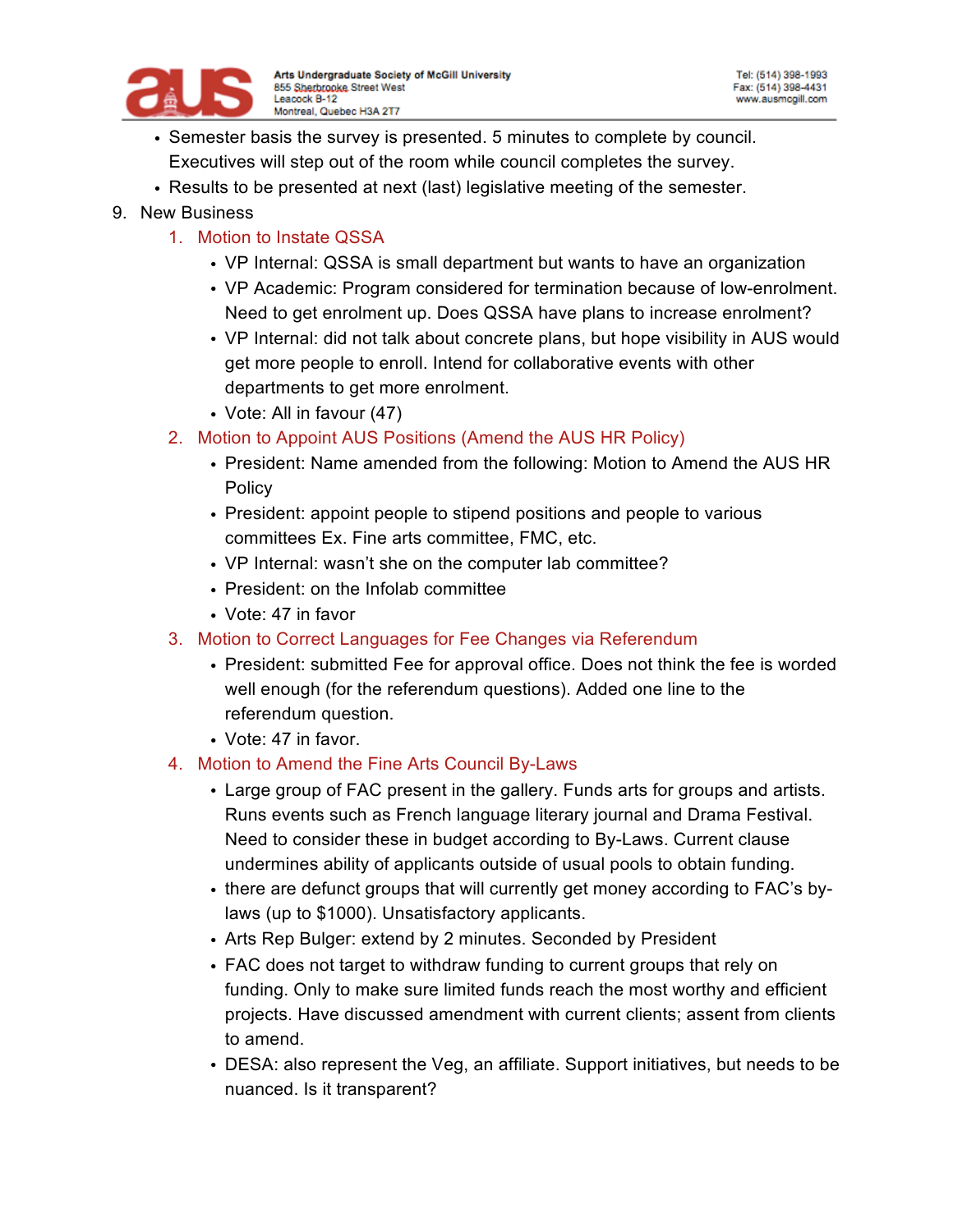

- FAC: Did not inform of every group. But because not completely defunding, not entirely un-transparent
- AHCSSA: rhetoric justifying this is that affiliate programs not fulfilling FAC's requirements. What justifies limited guaranteed funding to good candidates? How about making an accountability measure instead?
- FAC: affiliated program deeply flawed. Should fund long-standing groups.
- VP Communications: affiliates are defunct; but Leacock is reinstated and the Veg is still working.
- FAC: Leacock no longer publish and print; need to reassess.
- VP Internal: Which groups are defunct?
- FAC: reached out to Steps many times, never heard back. Late applications for funding also considered
- VP Internal: Which ones are defunct?
- FAC: Steps, Leacock, etc.
- President: ATS applied late for funding, but by-laws say don't need to apply to get funding
- FAC: what is the point of applications if don't hold them to merit-based system?
- VP Academic: why were these groups applying for funding? Why are the applications unsatisfactory if they were supposed to get funding anyways?
- FAC: By-Laws convoluted. Requires these applications to be sent in.
- GSA: Feel that this is a big change. Is this change to be adjusted, is it considered "perfect"? Is this the first and last change?
- FAC: series of changes to be made. Not the only outline problem
- HSA: abolish affiliate program? How about revising to disregard the defunct one.
- FAC: Inequitable. No consensus to take groups of.
- FAC: important for FAC to look at new projects and consider them alongside applications from groups. In order to support the best projects.
- Presidents: Budgets made to be ensured that FAC budget does not push affiliate into surplus
- AHCSSA: what would happen with current affiliates. Would they be funded for this semester/year?
- FAC: no current affiliate that is not defunct will be defunded. Not a covert operation to defund groups.
- AHCSSA: how would abolishing affiliate program without securities in place to ensure long-standing affiliates will continue receiving funding
- FAC: will intrude an amendment to answer this question.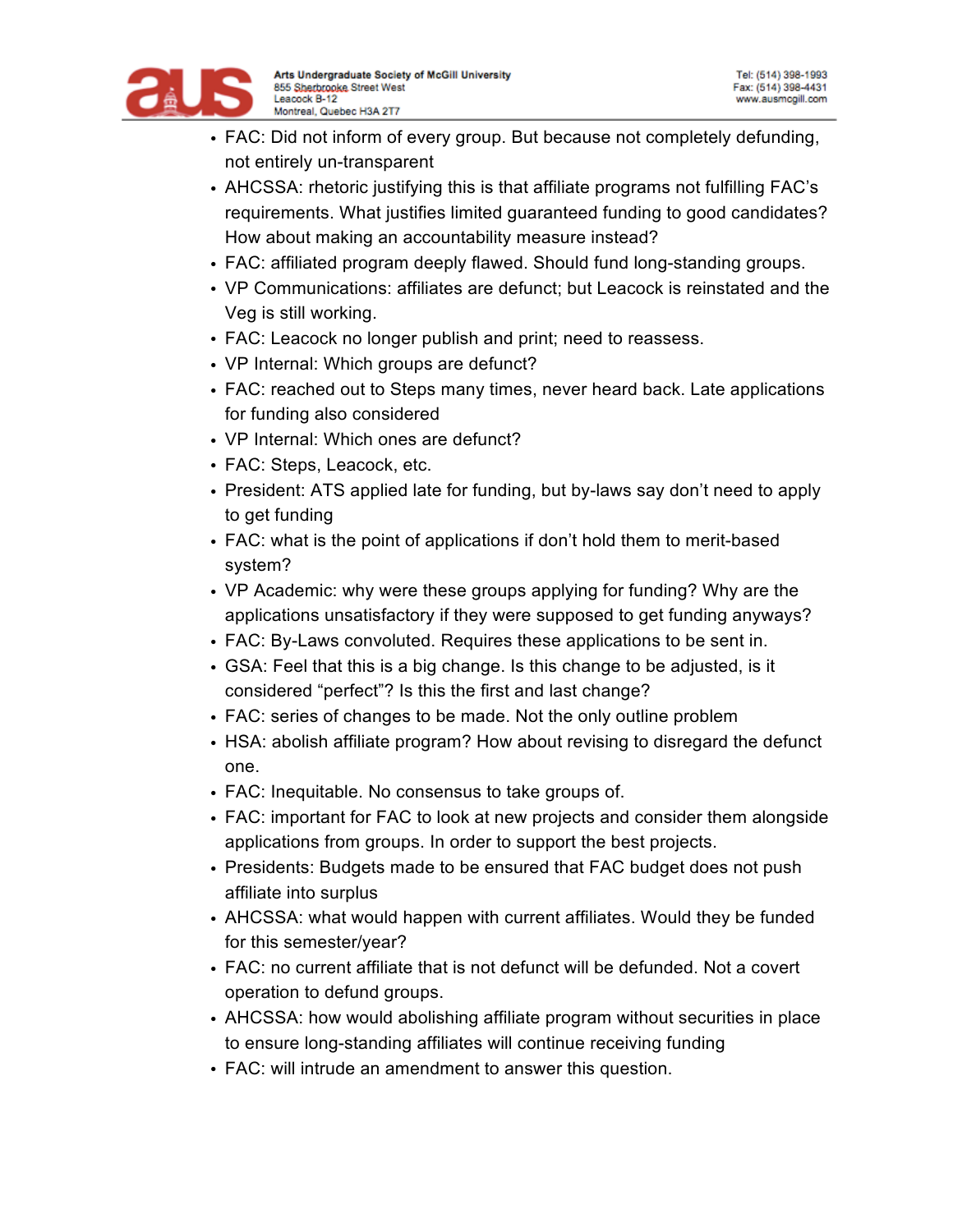

- President: Movement to amend 7.5, 7.7 (grant priority to AUS groups) for FAC constitution. VP Communication seconded. Amendment is friendly.
- President: second Amendment. Striking of the affiliate clauses that would delay to February 2018. Unfriendly.
- Debate.
- President: people not informed
- FAC: Most of FAC not brought along until a month ago.
- VP Communications: Time pressure is not an excuse for these groups to get their funding. They were under impression that for years they would receive funding.
- Fine Arts Commissioners: Very significant to know nothing is going to change if amendment is passed for any organization compared to last year. 2016- 2017 there were no objections. DOn't know if organizations actually expecting money since last year FAC did not function according to by-laws
- VP Academic: last year's negligence not an excuse for this year. Groups who did take initiative should not be penalized.
- FAC: reiterate that this is not a measure directed at funing, but rather at the affiliate program. Does not determine funding provided by FAC.
- AHCSSA: clauses are related to monetary amounts directed to certain groups. Issue of being funding guaranteed is through by-law, not writing.
- AHCSSA: Under by-laws it is guaranteed groups will be made aware, but groups were not made aware. Notified with barely 48 hours notice before council today.
- Fine Arts Commissioner: keep in mind this is not the final solution. Would love to rewrite. This is a temporary solution.
- VP Communications: Amendment should be a middle ground, wouldn't shock groups expecting the funding this semester. Next semester should be amended. FAC has received highest amount of applications.
- President: suspend rules to allow VP Communication to speak indefinitely.
- Vote: 47 in favor. Rules suspended
- VP Communications: amendment proposed by president will allow fairness to groups expecting money and also allow a fair solution to be developed in the next semester. Why is FAC under impression nothing would be changed? Many affiliates will be excluded from amounts they were promised
- FAC: there are groups supportive of the measures FAC taken. They are not represented at council at the moment, and so cannot hear their side.
- AHCSSA: amendment to delay effectiveness should consider departmental associations to provide funding from the groups. Would have to reconfigure budgets.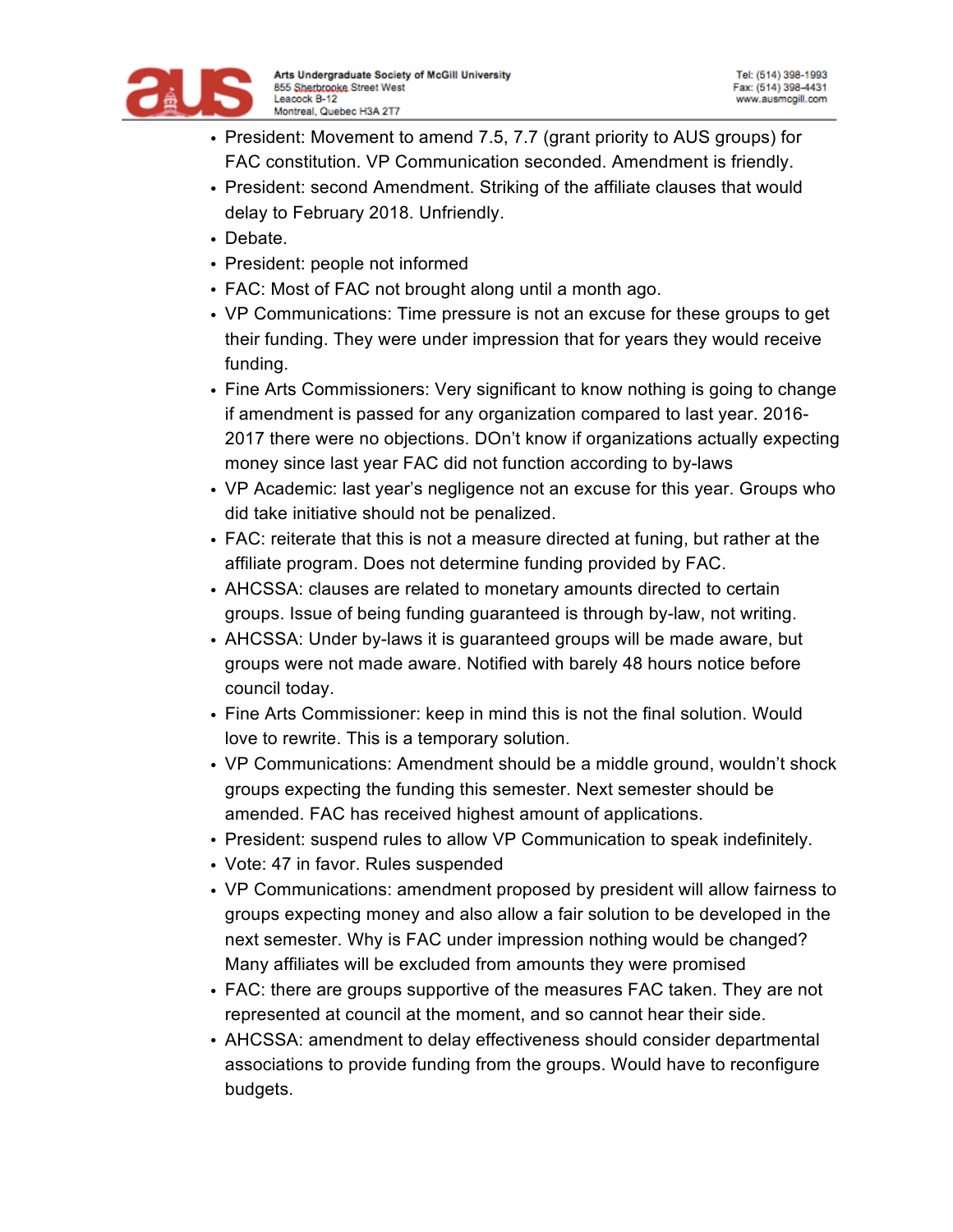

- DESA: the Veg does not receive funding from DESA. The Veg does completely support FAC. Motion to table discussion to next meeting so all voices represented
- President: Call the question on the amendment.
- Voting to Call the Question: 47 in favour. Question has been called.
- Vote in favour of amendment: 45 in favour. 2 opposed. No abstentions
- VP Academic: Personal Privileged request to leave.
- FAC: there will be a defunct group funded around \$550. Change of bylaws is supported by FAC and constituents
- DESA: Table. Seconded by AHCSSA
- GSA: Funding due to tomorrow. How would funding be determined if we are discussing it next week?
- Fine Arts Commissioner: the funding is due by tomorrow evening. Tabling would make FAC follow through with current budget. Would prove challenging.
- AHCSSA: motion right now delays effect until February anyways.
- VP Communication: affiliate striking moved to next semester. Now debating on the proposed amendment of the President.
- Vote to postpone to next council: 27 in favour, 13 Opposed, Abstaining 6
- Motion Fails. Main Motion still on the floor.
- FAC: bill as it stands is crucial, wish of the FAC and its constituents. Bylaws open to interpretation, could be taken advantage of
- PSA: like to mention if concern of tabling for motion is due to transparency, several affiliate programs were reached out to and did have discussion and are here supporting this decision. Decision should rest in FAC and AUS. President's proposal were ensure AUS will receive funding.
- Arts Rep Chan: Motion to Call the Question. Seconded by VP Internal
- Vote call the Question: 43 in favour. 2 Opposed. 1 Abstention. Question has been called.
- Vote: 40 in favor: 2, 3 abstaining
- Motion is Amended
- 5. Motion to Endorse a YES vote in SSMU Existence Referendum for Daily Publication Society
	- DESA: SSMU voted not to endorse a yes vote for DPS existence. Good opportunity at school with no journalism program. Le Délit is the only francophone newspaper on campus.
	- FAC: Personal Privilege: Request permission for early departure for AHCSSA.
	- GSA: if DPS deemed not to exist, what would happen?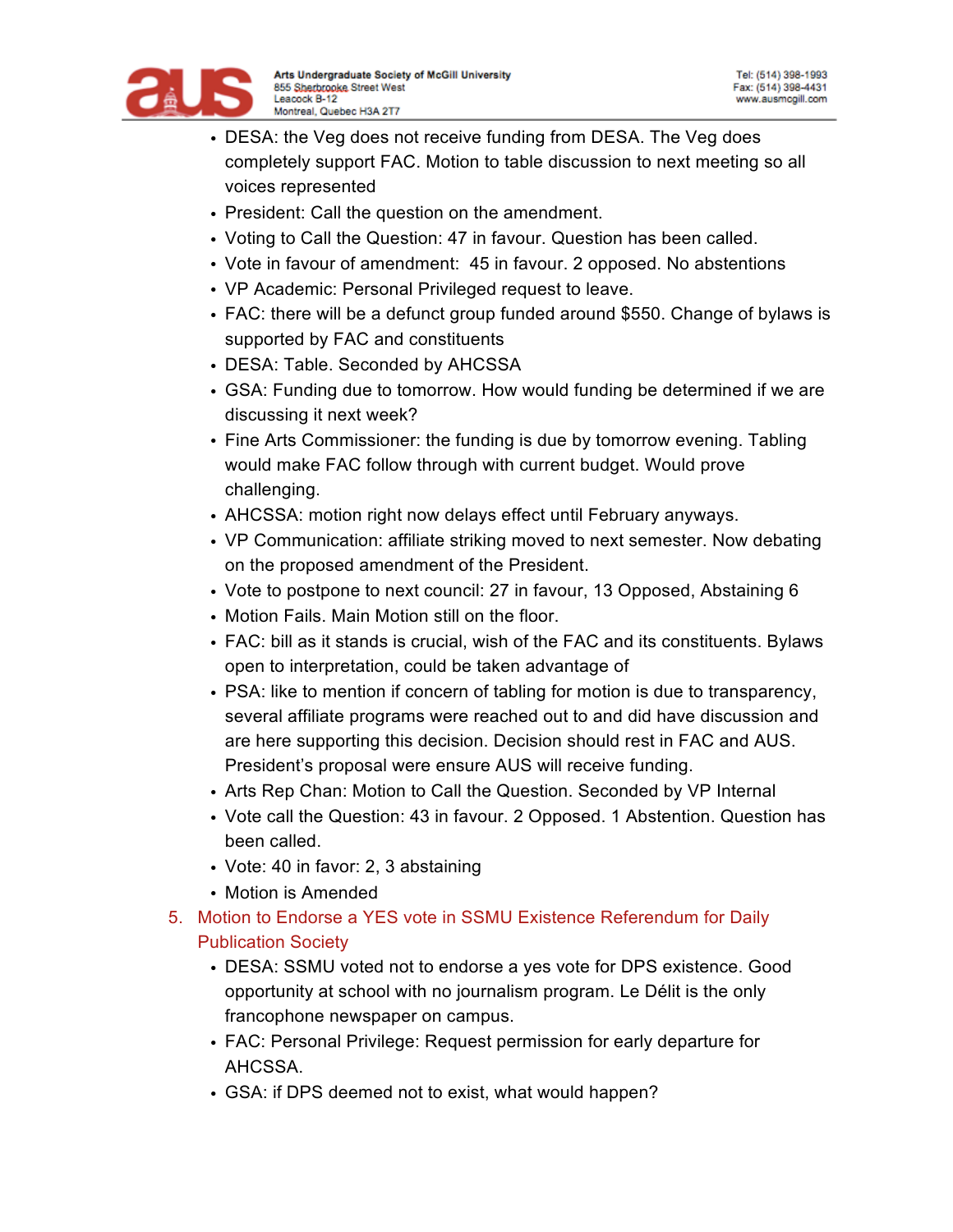

- DESA: referendum about non-opt-outable fee
- GSA: Recognition? Funding?
- DESA: DPS would just disappear.
- EPiC: Non-opt-outable, is there a precedence?
- DESA: there is a long-standing precedence for mandatory fees for newspaper groups.
- President: Will vote NO on this endorsement because does not wish to support endorsements on part of Arts Students
- Arts Rep Bulger: because SSMU voted no, AUS as another large group should vote YES. Otherwise only smaller groups trying to vote YES.
- Senator Anderson: Many would argue against this, but we go to a school in Quebec but only have 1 newspaper written in French. Important to have a newspaper that caters to the provincial language.
- GSA: Will vote for endorsement. But a new francophone newspaper would also be made. Fee should be made non-mandatory. Would rather change it than get rid of it.
- PSSA: Option of being non-opt-outable, if DPS not renewed by SSMU, they would not have any funding to carry out their daily doings. Do not agree with the political position expressed, but believe they should exist.
- SLUM: AUS needs to take a stand to express what AUS believes about student journalism. By voting YES, we will be showing what we value as an institution.
- Senator Anderson: this was something that had to be continuously voted at SSMU: DPS is separate from Le Délit. They fund the newspapers, but may not share same views.
- Vote: Recorded Vote. 2 opposed
- 32 in Favor. 7 Opposed. 7 Abstentions. 4 Unable to Vote. Carried.
- 10. Reports of the AUS Executives
	- 1. President
		- President's Round Table: hope next time there would be more appearances next time.
		- CBRC met last Friday. Amendments for Equity Policy and MUGS Constitution tabled.
		- Equity training happening this week: Monday, Tuesday, Friday.
		- DPSLL: submitted formal request for fee changes with Deputy Provost's Office on election results. Small change in MoA . McGill wants it to go through CBRC.
		- Acquired a new printer
		- Audit is complete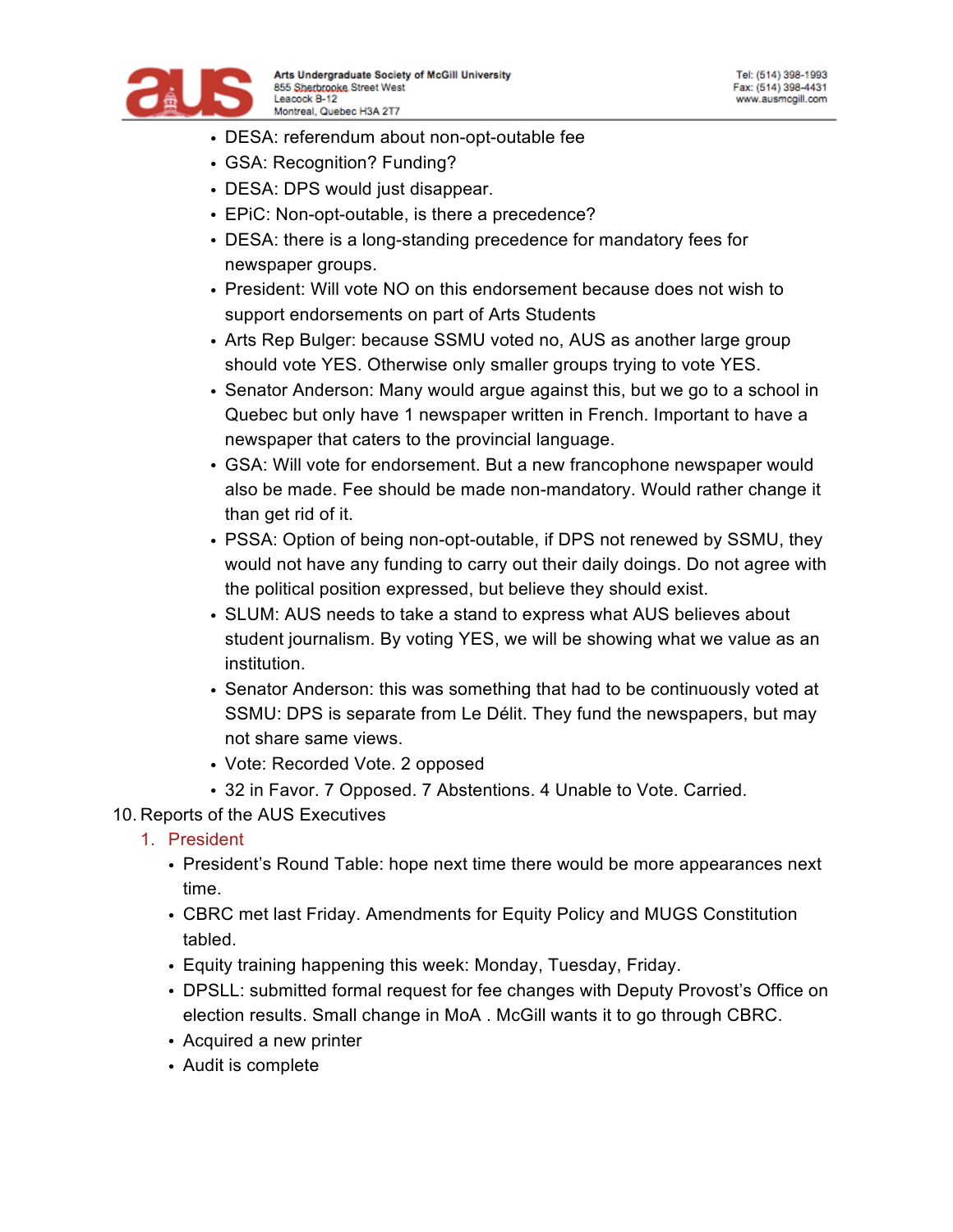

- Computer Lab Fund coming up in 2 weeks. Will discuss cut of fees if those end up passing referendum.
- Haven't signed Gassman contract with SSMU yet.
- GA for GSFSSA coming up; setting something comparable of QSSA.
- Work-study increased cap for AUS Executives and Arts Reps.
- Sexual Violence Prevention Fund/ Survivor Support Fund may be the most effective thing to do on campus. Doing consultations with major faculties. Wan tot take all possible opportunities.

## 2. Academic

- Deadline for applications for Arts Employment funds last Friday; decision will be made for next week
- ProfTalk on Oct. 30th. Next one scheduled for Nov. 22nd.
- Arts Senator Anderson: what professors were at the last Prof Talk? Heard there was low attendance. Personally was not aware of this event.
- VP External: topic was Religious Discussion in the Modern World. Madeline now wants to reach out to departmental listservs. Failed to publicize from platforms other than Facebook.
- WIMESSA: if there is a professor from department, please contact us for promotion.
- Library Partnership Committee tabling in McLennan-Redpath W and Th next week. Survey for suggesting ideas on Report.
- Commuter Support and Engagement Committee hired 2 commissioners, created Facebook page. First meeting on Nov. 1st, will be presenting at AUS Town Hall. Projects include adding stop on Mac Campus, Fairview, etc.
- Curriculum Committee met
- AUS Town Hall Nov. 20th 5:30-7:30pm.
- Successfully added McGill Writing Centre Courses to Humanities list of approved for Freshman Program.
- 3. Communications
	- Francophone commission to hold event La Banquise with conversation circles. Next event Nov. 29th.
	- FAC see aforementioned.
	- Marketing Committee next meeting on Nov. 15th.
	- Speaker Series thens is Intersectional Empowerment. Ms. Bourassa confirmed Jan. 26th. Sent letters to different speakers.
	- Hiring another photographer.
	- Arts Sentor Anderson: what is the date of La Banquise? Not in the report.
	- VP Communications: probably this time now next week.
- 4. External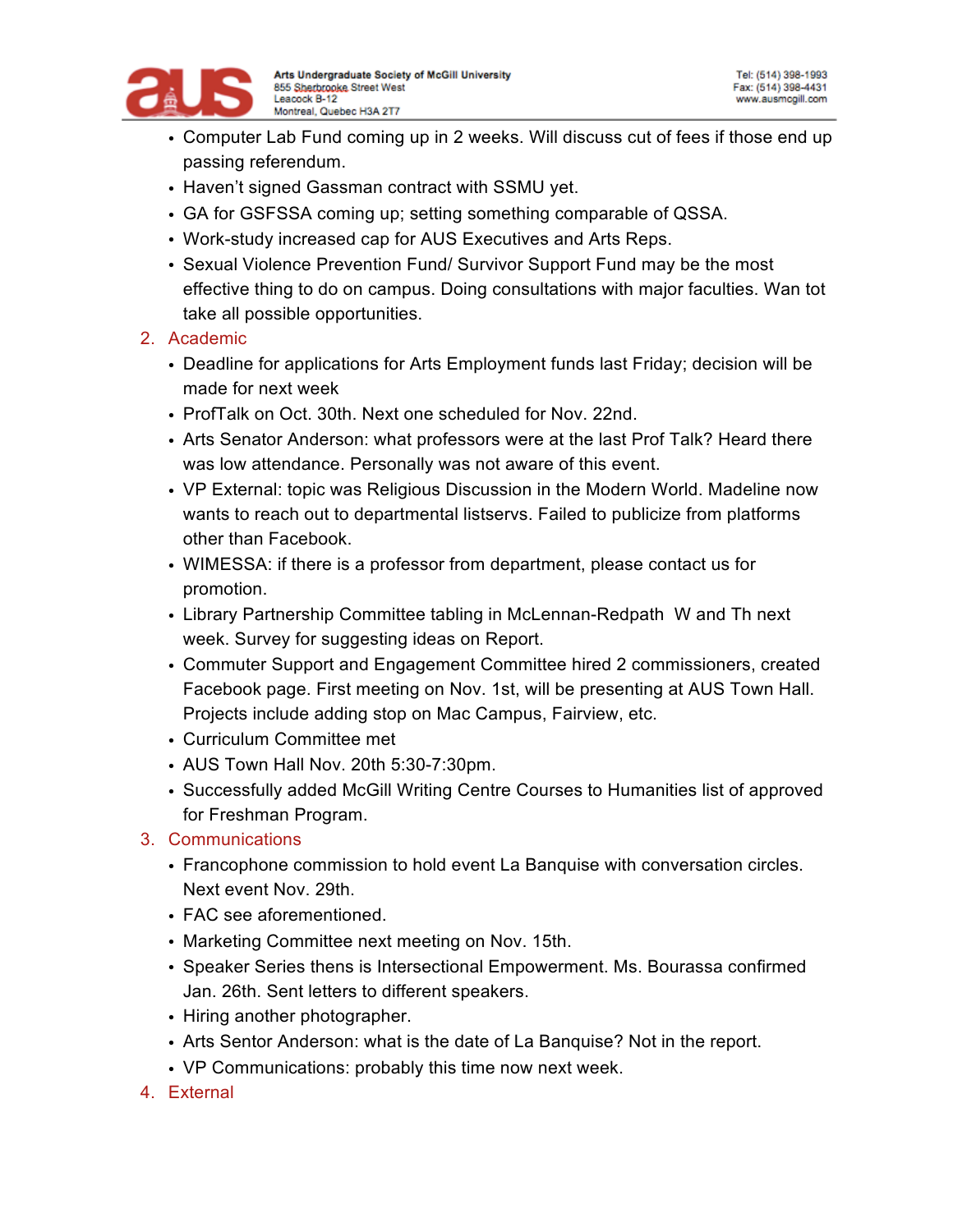

- ACE's Open Mic Night on Nov. 14th 6:30-8:30pm in Arts Lounge. ACCM Trivia Night tentative launch fro 10-14 Nov.
- MHAUS outlined AUS Mental Health Week with OASIS and Healthy McGill. To take place before Spring Break.
- ISAC exec applications open
- Sponsorship package outlines finished: working on tiers, layout, letter from the dean.
- Graduate and Professional Schools Fair last Wednesday.
- Work Your B.A. planning underway.
- 5. Finance
	- FMC went through applications to AUS journal, Supplementary Departmental, and Special Projects Fund.
	- Waiting on completion of audit.
	- Department allocations will be calculated for newly re-instated department.
	- Aim for higher voter turnout for the referendum period.
	- Senator Anderson: Is it possible to send out list of FMC Approvals? Possible to include these numbers in the report?
	- AUS Journal application deadlines? No deadline. Can continue applying for funding.
	- CSAUS: for the organizations that received funding,s how did they receive it?
	- VP Finance: if it's for a special project, can write a check. Supplementary departmental funding will be included in allocation. Depends on what funding is needed for
- 6. Internal
	- Scheduled to look for office space at McTavish o Nov. 6th. In process of allocations for AUTS, JSSA, and CLASHA.
	- ordered a new projector.
	- Wants to sit in on departmental meetings.
	- Working on AUS Town Hall.
	- Holiday Party on Nov. 27th 5:30-8pm
	- AUSEC in process of a movie screening on Nov. 3rd in LEA 110
	- FEARC Meet and Greet Nov. 6th.
- 7. Social
	- Bar des Arts starts this week; security to organize shifts of Thursday. Access to lounge to be discussed.
	- EPiC's Stache Dash to take place.
	- Grad Ball venue determined: Saturday March 10 @ Le Windsor
	- Grad Fair: Held on the 1st of November. Improved Turnout from last year.
- 11. Reports of the Arts Representatives & Senators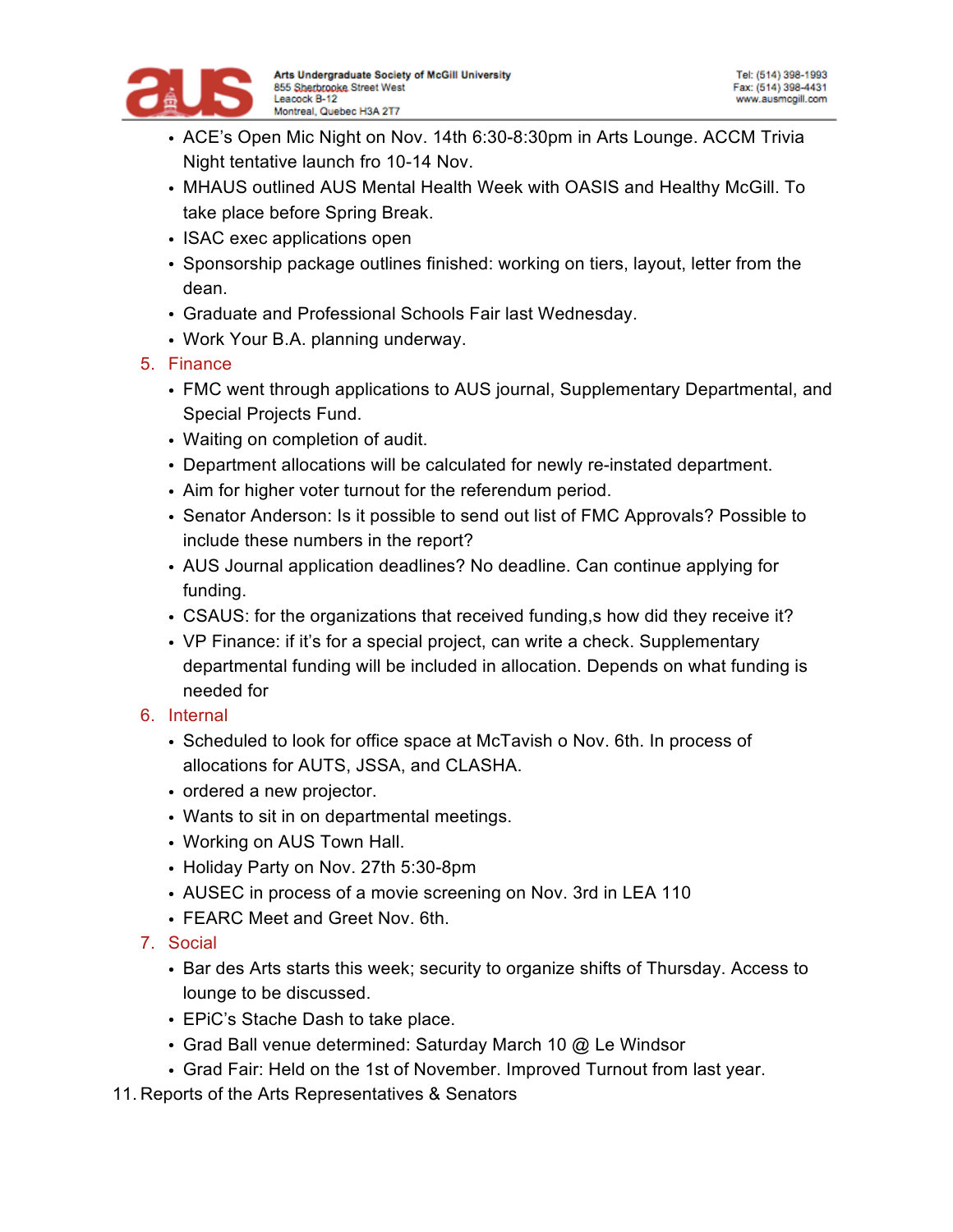

### 1. Report of the Arts Representatives

- Report given by Arts Rep Chan
- Chan: clubs committee setting up time for weekly meeting.
- Zhou: SSMU mental Health Committee meeting Friday. Following up with Accountability committee on poor attendance of MUS councillors.
- Bulger: advocate for the YES vote of the Bike Facility
- Last SSMU meeting discussed contestation of Bill 62 and Adhoc Committee on Provincial Representation
- Time extended for 1 minute.
- Motion for DPS failed.
- Presentation from organization Our Turn (given b VP External Connor Spencer
- 2. Report of the Arts Senators
	- Senate: Joint Board-Senate meeting Wednesday November 15th. Senate meeting for 23rd of November
	- Senate Caucus: discussion on Mental Health. Motion in Opposition to Bill 62. Student Code of Conduct, Faculty Guidebook, Senator Project/Goals Roundtable (did not happen)
	- Senator Anderson: CSS has updated visioning sessions (confirm by email to join). ESAAC: missed because was not sent an email. Accountability committee reviewed timesheet.
	- Arts Rep Bulger: extend time by 1.5 minutes.
	- Senator Nwabufo: approved reward for history students. Finally met with MARAB : update on nutrition lab. Increased hazing managements, affect eligibility to play. Proposed changes to Student Athlete Code and Varsity Code.
- 12. Reports of Department Associations
	- 1. GSA
		- Conversation circles on Mondays at 4.
		- GSA Exec time now fuller than previous years.
		- Yet to spend any more this semester; costs for Potluck this Thursday will only be buying drinks/
	- 2. HSA
		- collecting apparel design submissions.
		- Will run research essay skills worship by History librarian on Tuesday November 14th.
		- Town Hall-type meeting scheduled for Friday November 10th to discuss changes to curriculum.
	- 3. IDSSA
		- Planing a case competition for Winter 2018. Meeting with potential sponsors and partners. Selected an executive team to plan this.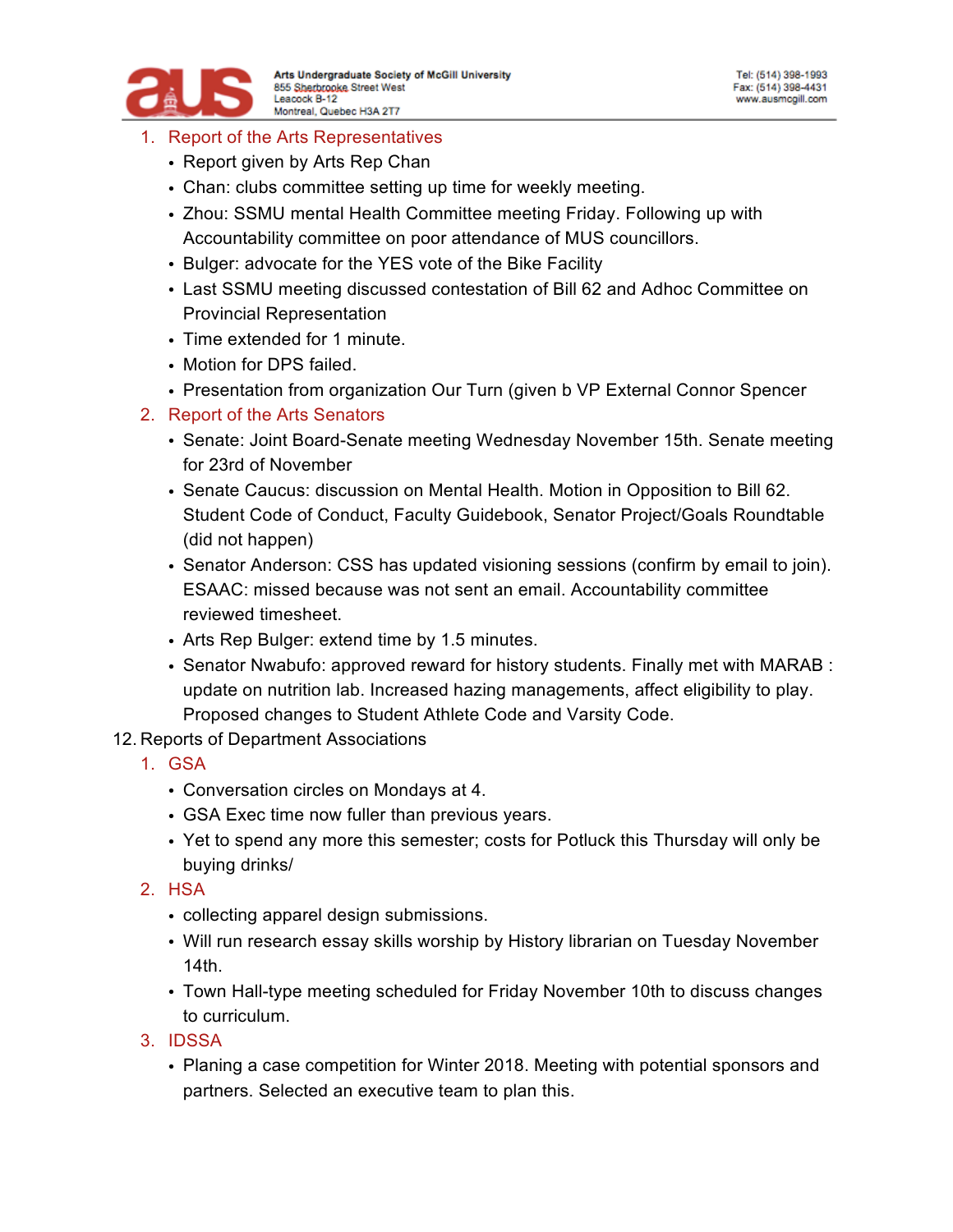

- Recruited academic peer tutors.
- Wine and Cheese was on Tuesday Oct. 24th with record turnout. Founder of IDS program showed up.
- IDPCC info session was yesterday.
- launching speaker series on Thursday Nov. 16th.
- Working on sweater order forms.
- Planning documentary screening and panel discussion on development issues.

### 4. ISSA

- Cineclub event was on Sept. 20th. Book Club began on Sept. 27th
- Biweekly meetings held for Caffé Italia
- Upcoming tour of Little Italy on Nov. 12th
- Tutoring service in Italian language skills.
- Meet Your Porfessor's event to gauge students' thoughts on program, and gain knowledge about the program.

### 5. JSSA

- Rabbi Round Table set for Nov. 22nd. Confirming Rabbis currently.
- Tour with WIMESSA.
- Want to take photos of execs.
- VP Communications: can request AUS photographers.
- 6. LAPSA
	- Training of VP Finance, resignation of VP Communications, search for new VP Communications and Student Life.
	- Listserv sent out for new Execs, meet and greet, Movie screening night, departmental sweatshirts.
	- Fall budget finalized.
- 7. MESS
	- Postponed to next meeting.
- 8. MIRA
	- Appointed First Year Rep.
	- Program name will be changed from "Industrial Relations" to "Industrial and Labor Relations".
	- Past Events: Welcome Back Party, Bake Sale, Samosa Sale, tabled at McGill Open House
	- Post-Midterm Party at Suwu on Nov. 8th 2017
	- Speaker Series to happen.
- 9. MPSA
	- New website, new executive members hired. MPSA Office moved to rom 478 at 2001 Ave McGill College.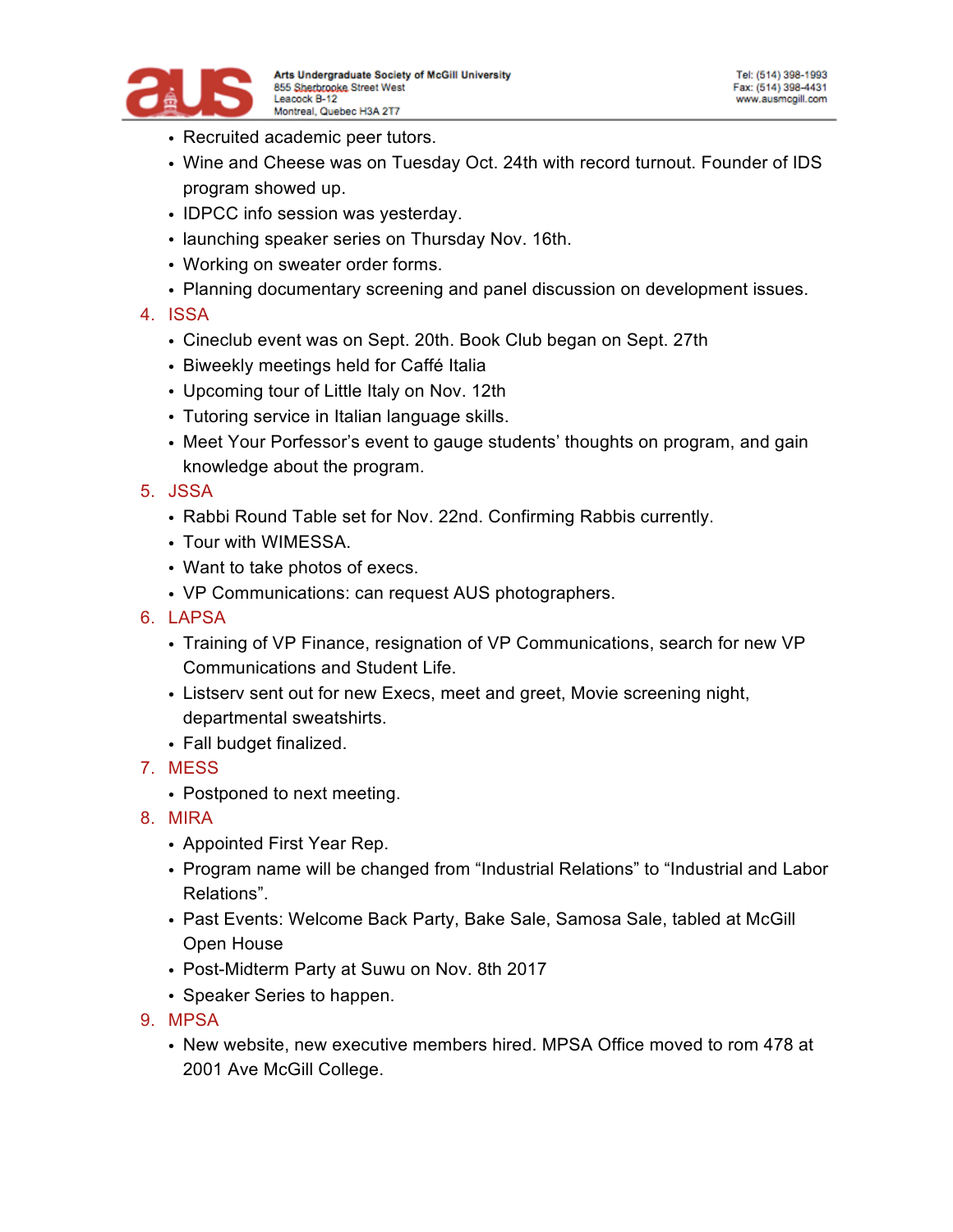

- Past Events: Effective Funding, PSI Journal Call-Out for Editors, How to Get into Grad School, Counselling vs. Clinical Psych Conference, U0/U1 Boozy Board Game Night
- SpinÉnergie Charity Event on Nov. 12th.
- MPSA: So You Think You Can Write on Nov. 14th in collaboration with McGill Writing Centre.
- First ever McGill Psychology Conference on NOv. 18th.
- Clothing orders have closed.

## 10. MUGS

- Still in search of a Fieldnotes Journal Editor-In-Chief.
- #BYOBiome Apartment Craw on past Saturday; over 60 attendees. Will hold another crawl in the winter semester.
- Bob Ross paint night was a success.
- GIC workshops continuing every Friday at 2:30pm until end of semester. RSVP to attend.

# 11. NASSA

- October 11th Report: planning a research brunch or a departmental wine and cheese. Hoping to reach out to Liberal Arts Exec for a collaboration.
- November 8th Report: planning a wine and cheese to be held either in end of November or December. Will be finalizing details of event in the following 2 years.
- 13. Question Period
- 14. Next Meeting Time and Date
	- November 22nd 2017 at 6pm
- 15. Adjournment
	- Adjournment at 8:05 PM.

| <b>Title</b>                 | <b>Name</b>            | <b>Present</b> | Late/Leave<br><b>Early</b> | Recorded<br>Vote on<br><b>DPS</b> |
|------------------------------|------------------------|----------------|----------------------------|-----------------------------------|
| <b>AUS President</b>         | Eric Partridge         | Υ              |                            | Opposed                           |
| <b>AUS VP Communications</b> | Maria Thomas           | Υ              |                            | In Favor                          |
| <b>AUS VP Internal</b>       | Rebecca Scarra         | Υ              |                            | In Favor                          |
| <b>AUS VP Social</b>         | <b>Nathan Greene</b>   | Υ              |                            | Opposed                           |
| <b>AUS VP Academic</b>       | <b>Madeline Wilson</b> | Υ              |                            | N/A                               |
| <b>AUS VP Finance</b>        | Noah Lew               | Υ              |                            | Opposed                           |
| <b>AUS VP External</b>       |                        | Υ              |                            | Opposed                           |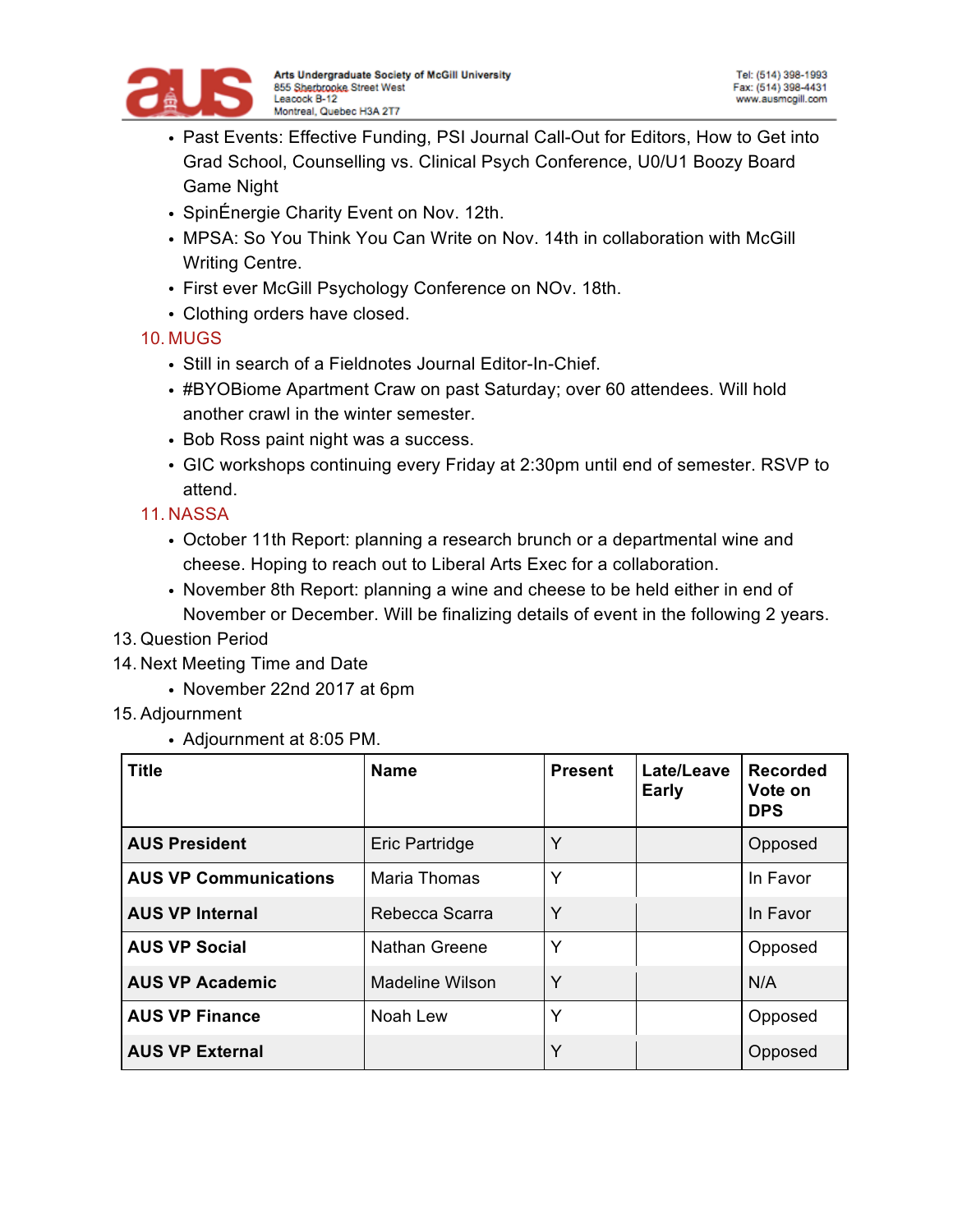

| <b>Arts Representative to</b><br><b>SSMU</b>          | <b>Corinne Bulger</b>   | Y            |                                  | In Favor |
|-------------------------------------------------------|-------------------------|--------------|----------------------------------|----------|
| <b>Arts Representative to</b><br><b>SSMU</b>          | Jennifer Chan           | Y            |                                  | In Favor |
| <b>Arts Representative to</b><br><b>SSMU</b>          | Kevin Zhou              | Y            | Late (after<br>recorded<br>vote) | N/A      |
| <b>Arts Senator</b>                                   | Isabella Anderson       | Y            |                                  | In Favor |
| <b>Arts Senator</b>                                   | Michael Nwabufo         | $\mathsf{N}$ |                                  | In Favor |
| <b>FEARC</b>                                          |                         | Y            |                                  | In Favor |
| <b>AUS Environmental Council</b>                      |                         | Y            |                                  | In Favor |
| <b>AUS Equity Committee</b><br>(AUSec)                |                         | Y            |                                  | In Favor |
| <b>ACE</b>                                            |                         | Y            |                                  | In Favor |
| <b>AGELF</b>                                          |                         | Y            |                                  | In Favor |
| <b>AHCSSA</b>                                         | Stefana Arvinte         | Y            |                                  | In Favor |
| <b>ASA</b>                                            |                         | Y            |                                  | In Favor |
| <b>ASSA</b>                                           |                         | Y            |                                  | In Favor |
| <b>BASiC</b>                                          |                         | Y            | Left Early                       | In Favor |
| <b>CLASHA</b>                                         |                         | Y            |                                  | In Favor |
| <b>CSA</b>                                            |                         | Y            | Left Early                       | N/A      |
| <b>CSAUS</b>                                          |                         | Y            |                                  | In Favor |
| <b>CSUS</b>                                           |                         | Y            |                                  | In Favor |
| <b>DESA</b>                                           | <b>Thomas MacDonald</b> | Υ            |                                  | In Favor |
| <b>EASSA</b>                                          |                         | Y            |                                  | In Favor |
| <b>EPIC</b>                                           |                         | Y            | Left Early                       | Abstain  |
| <b>ESA</b>                                            | <b>Buland Junejo</b>    | Y            |                                  | In Favor |
| <b>FMC (Financial</b><br><b>Management Committee)</b> |                         | Y            | Late                             | In Favor |
| <b>GSA</b>                                            |                         | Y            |                                  | In Favor |
| <b>HSA</b>                                            |                         | Y            |                                  | In Favor |